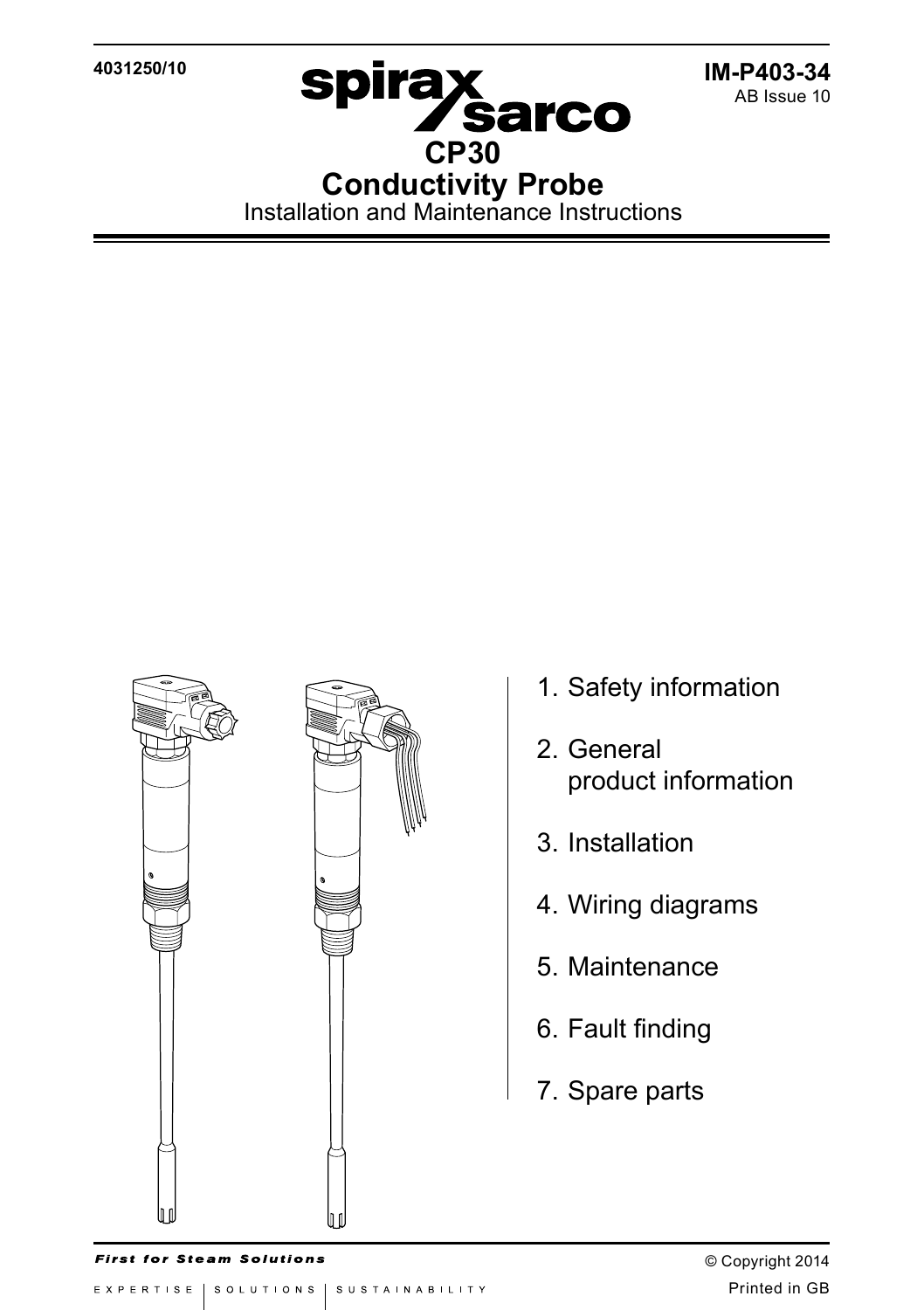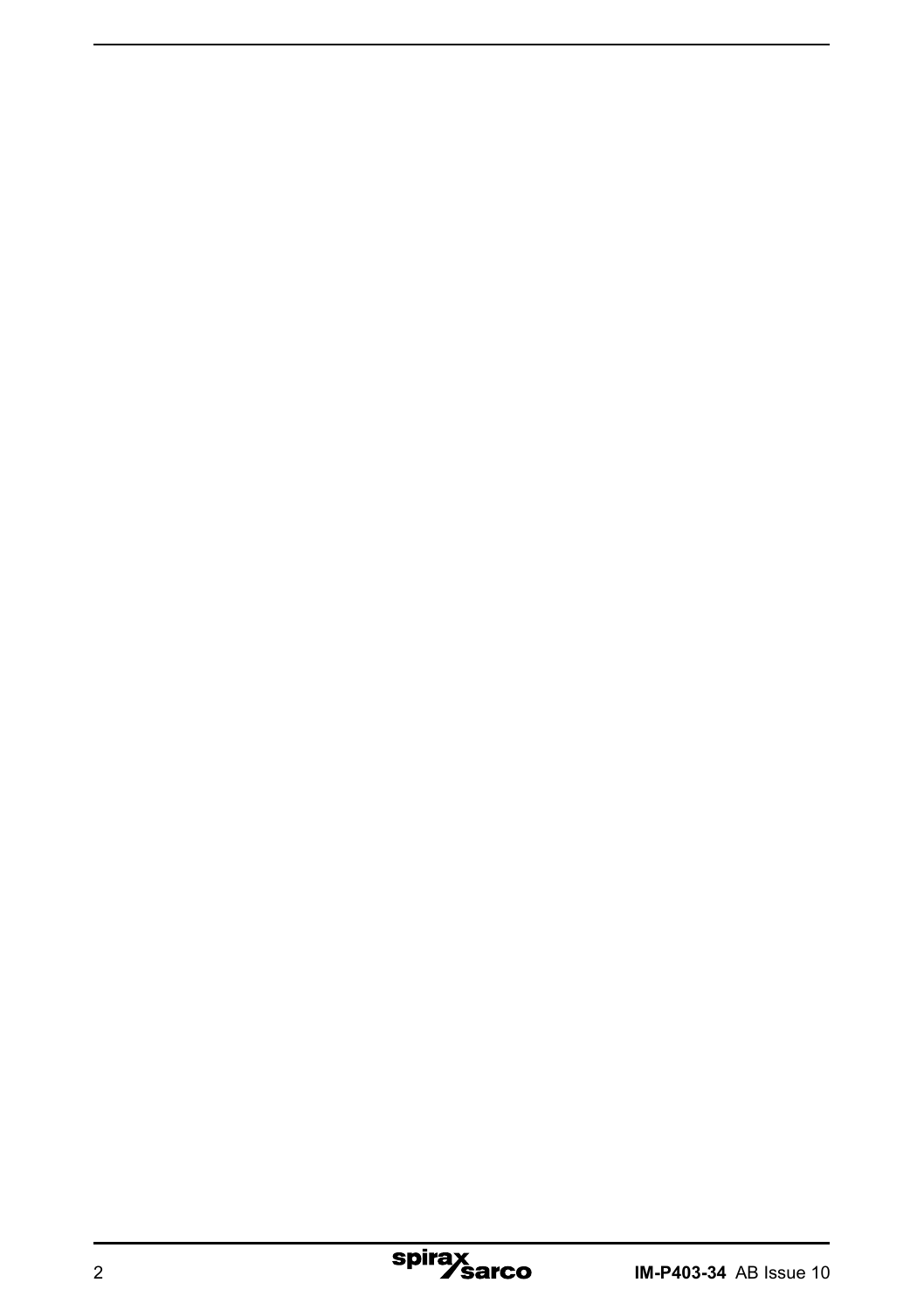# - 1. Safety information -

**Safe operation of these products can only be guaranteed if they are properly installed, commissioned, used and maintained by qualified personnel (see Section 1.11) in compliance with the operating instructions. General installation and safety instructions for pipeline and plant construction, as well as the proper use of tools and safety equipment must also be complied with.**

**Do not install the probe outdoors without additional weather protection.**

**Drain/ vent holes must be kept clean - do not cover.**

# **1.1 Intended use**

**Referring to the Installation and Maintenance Instructions, name-plate and Technical Information Sheet, check that the product is suitable for the intended use / application. The products comply with the requirements of the European Pressure Equipment Directive 97 / 23 /EC and fall within category 'SEP'. It should be noted that products**  within this category are required by the directive not to carry the  $\epsilon$  mark.

- **i) The products have been specifically designed for use on steam and water, which are in Group 2 of the above mentioned Pressure Equipment Directive. The products' use on other fluids may be possible but, if this is contemplated, Spirax Sarco should be contacted to confirm the suitability of the product for the application being considered.**
- **ii) Check material suitability, pressure and temperature and their maximum and minimum values. If the maximum operating limits of the product are lower than those of the system in which it is being fitted, or if malfunction of the product could result in a dangerous overpressure or overtemperature occurrence, ensure a safety device is included in the system to prevent such over-limit situations.**
- **iii) Determine the correct installation situation and direction of fluid flow.**
- **iv) Spirax Sarco products are not intended to withstand external stresses that may be induced by any system to which they are fitted. It is the responsibility of the installer to consider these stresses and take adequate precautions to minimise them.**
- **v) Remove protection covers from all connections and protective film from all name-plates, where appropriate, before installation on steam or other high temperature applications.**

## **1.2 Access**

**Ensure safe access and if necessary a safe working platform (suitably guarded) before attempting to work on the product. Arrange suitable lifting gear if required.**

## **1.3 Lighting**

**Ensure adequate lighting, particularly where detailed or intricate work is required.**

### **1.4 Hazardous liquids or gases in the pipeline**

**Consider what is in the pipeline or what may have been in the pipeline at some previous time. Consider: flammable materials, substances hazardous to health, extremes of temperature.**

### **1.5 Hazardous environment around the product**

**Consider: explosion risk areas, lack of oxygen (e.g. tanks, pits), dangerous gases, extremes of temperature, hot surfaces, fire hazard (e.g. during welding), excessive noise, moving machinery.**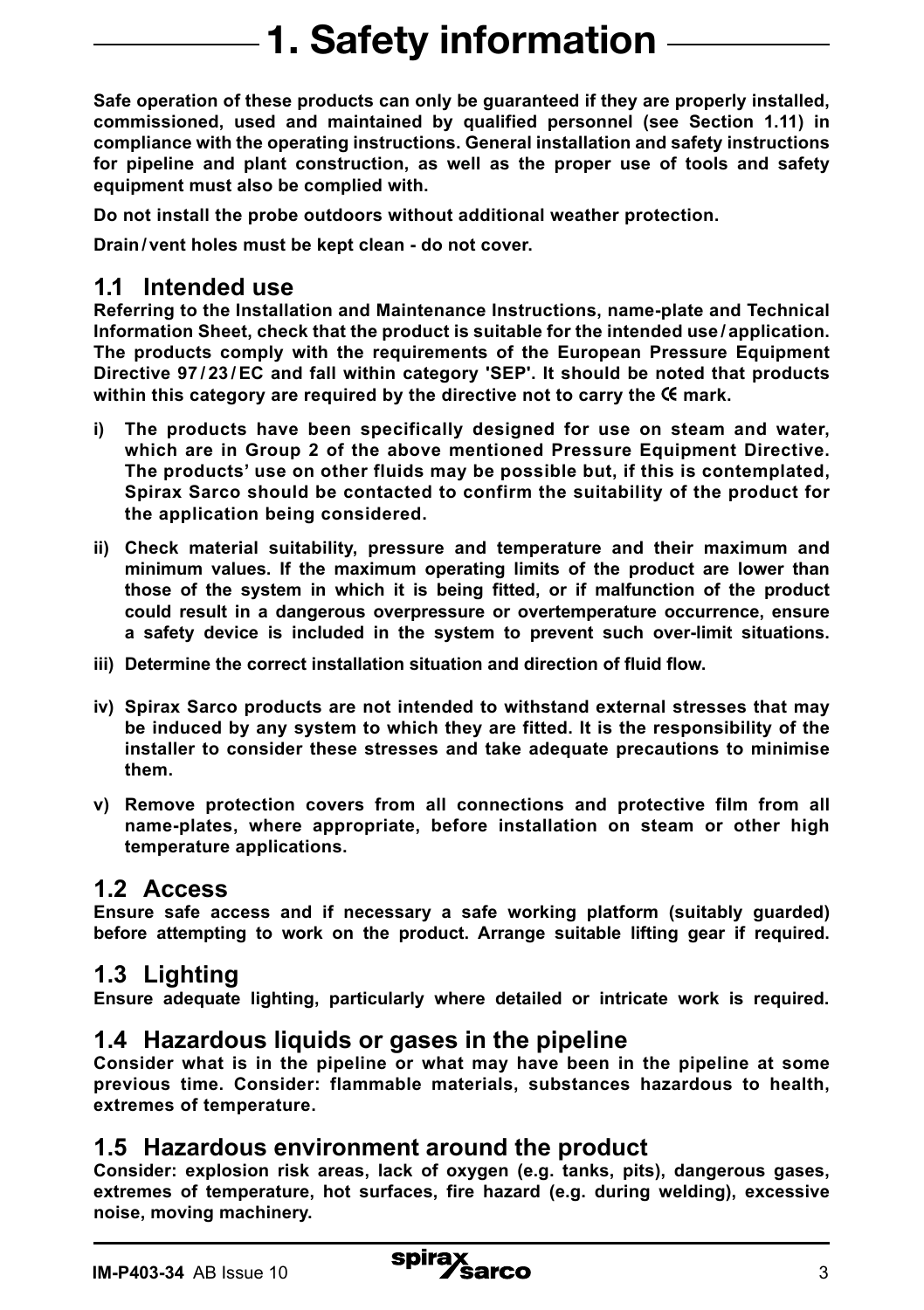# **1.6 The system**

**Consider the effect on the complete system of the work proposed. Will any proposed action (e.g. closing isolation valves, electrical isolation) put any other part of the system or any personnel at risk?** 

**Dangers might include isolation of vents or protective devices or the rendering ineffective of controls or alarms. Ensure isolation valves are turned on and off in a gradual way to avoid system shocks.**

#### **1.7 Pressure systems**

**Ensure that any pressure is isolated and safely vented to atmospheric pressure. Consider double isolation (double block and bleed) and the locking or labelling of closed valves. Do not assume that the system has depressurised even when the pressure gauge indicates zero.**

### **1.8 Temperature**

**Allow time for temperature to normalise after isolation to avoid danger of burns.**

**If parts made from the PTFE have been subjected to a temperature approaching 260°C (500°F) or higher, they will give off toxic fumes, which if inhaled are likely to cause temporary discomfort. It is essential for a no smoking rule to be enforced in all areas where PTFE is stored, handled, or processed as persons inhaling the fumes from burning tobacco contaminated with PTFE particles can develop 'polymer fume fever'.**

## **1.9 Tools and consumables**

**Before starting work ensure that you have suitable tools and/or consumables available. Use only genuine Spirax Sarco replacement parts.**

### **1.10 Protective clothing**

**Consider whether you and/or others in the vicinity require any protective clothing to protect against the hazards of, for example, chemicals, high/low temperature, radiation, noise, falling objects, and dangers to eyes and face.**

### **1.11 Permits to work**

**All work must be carried out or be supervised by a suitably competent person. Installation and operating personnel should be trained in the correct use of the product according to the Installation and Maintenance Instructions.**

**Where a formal 'permit to work' system is in force it must be complied with. Where there is no such system, it is recommended that a responsible person should know what work is going on and, where necessary, arrange to have an assistant whose primary responsibility is safety.**

**Post 'warning notices' if necessary.**

### **1.12 Handling**

**Manual handling of large and/or heavy products may present a risk of injury. Lifting, pushing, pulling, carrying or supporting a load by bodily force can cause injury particularly to the back. You are advised to assess the risks taking into account the task, the individual, the load and the working environment and use the appropriate handling method depending on the circumstances of the work being done.**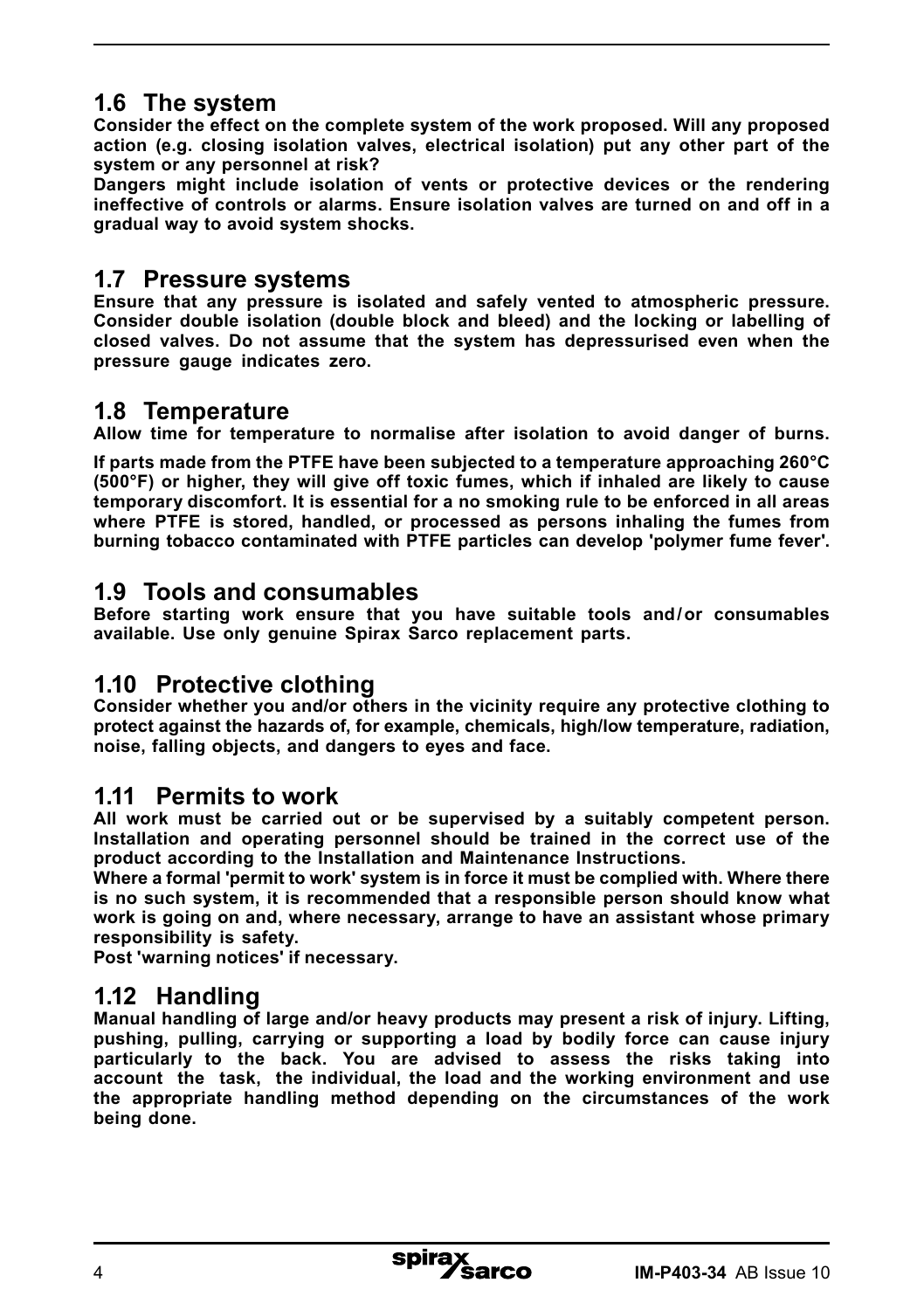## **1.13 Residual hazards**

**In normal use the external surface of the product may be very hot. If used at the maximum permitted operating conditions the surface temperature of some products may reach temperatures of 350°C (662°F).**

**Many products are not self-draining. Take due care when dismantling or removing the product from an installation (refer to 'Maintenance instructions').**

#### **1.14 Freezing**

**Provision must be made to protect products which are not self-draining against frost damage in environments where they may be exposed to temperatures below freezing point.**

#### **1.15 Disposal**

**Unless otherwise stated in the Installation and Maintenance Instructions, this product is recyclable and no ecological hazard is anticipated with its disposal providing due care is taken, except:**

#### **PTFE:**

- **- Can only be disposed of by approved methods, not incineration.**
- **- Keep PTFE waste in a separate container do not mix it with other rubbish, and consign it to a landfill site.**

#### **1.16 Returning products**

**Customers and stockists are reminded that under EC Health, Safety and Environment Law, when returning products to Spirax Sarco they must provide information on any hazards and the precautions to be taken due to contamination residues or mechanical damage which may present a health, safety or environmental risk. This information must be provided in writing including Health and Safety data sheets relating to any substances identified as hazardous or potentially hazardous.**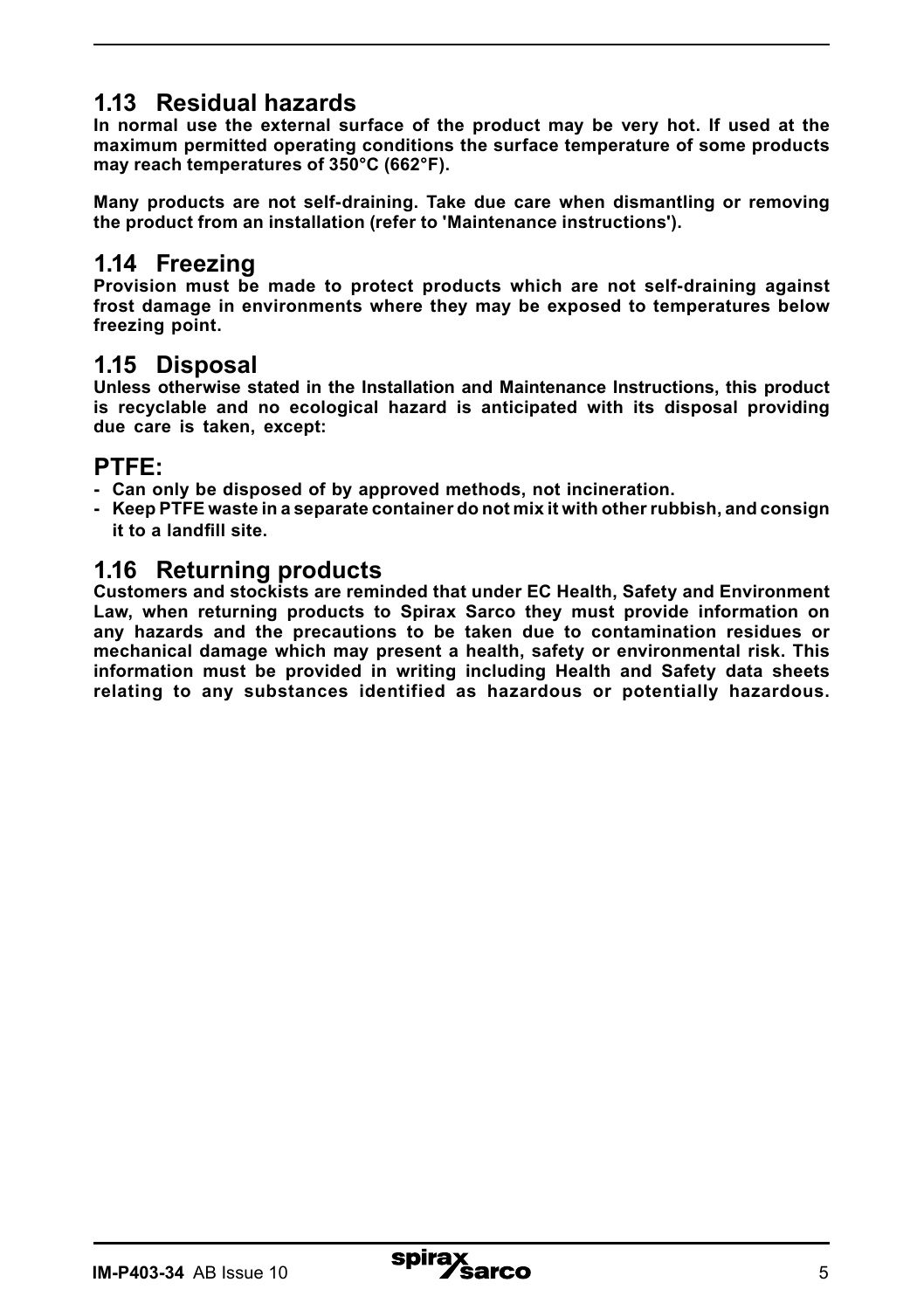# 2. General product information

# **2.1 Description**

The Spirax Sarco CP30 probe is supplied in several nominal electrode lengths, and is cut to the exact length required prior to installation. The probe has a  $\frac{3}{8}$ " BSP taper (UL version **½"** NPT) connection and may be installed in a probe elbow, a screwed flange, or directly in a boiler connection.

The CP30 can be used with the BC3100, BC3200, BC3210, BC3150, and BC3250 blowdown controllers, which have a probe cleaning facility.

This causes any scale on the probe to become porous or fall off, allowing the probe to continue to sense at its original calibration level. **WARNING: This feature is not a substitute for a proper boiler water treatment regime. If scale forms on a probe, it is also forming inside the boiler, and a competent water treatment specialist must be consulted to avoid a potentially dangerous situation.** 

The CP30 is approved by Underwriters Laboratory (UL) as an accessory for use with the blowdown controllers. These controllers supply the CP30 with a low voltage limited power source. The UL electrical ratings for the probe are 20 Vdc and 14 Vac at 10 mA.

# **2.2 Application**

The CP30 conductivity probe is used in conjunction with a controller to measure the conductivity (or TDS) of water, usually in a steam boiler, for the purpose of monitoring and controlling blowdown. A DIN 43650 cable socket is supplied with each unit and is provided with a Pg 11 cable gland, or, for the UL Listed version, a **½**" NPT conduit thread adaptor with four flying leads.

## **2.3 Available electrode lengths mm (inches)**

300 (11.8 ), 500 (19.7), 1 000 (39.4) and 1 500 (59.0).

## **2.4 Limiting conditions**

| Maximum boiler pressure                               | 32 bar q                | $(464 \text{ psi g})$ |
|-------------------------------------------------------|-------------------------|-----------------------|
| Maximum temperature                                   | $239^{\circ}$ C         | $(462^{\circ}F)$      |
| Maximum ambient temperature                           | 70°C                    | (158°F)               |
| Minimum tip distance from boiler tubes                | $20 \text{ mm}$         | (3/4")                |
| Minimum immersion depth (vertically installed probes) | 100 mm                  | (4")                  |
| Maximum cable length (probe to controller)            | 100 <sub>m</sub>        | (330 ft)              |
| Minimum conductivity                                  | 10 $\mu$ S/cm or 10 ppm |                       |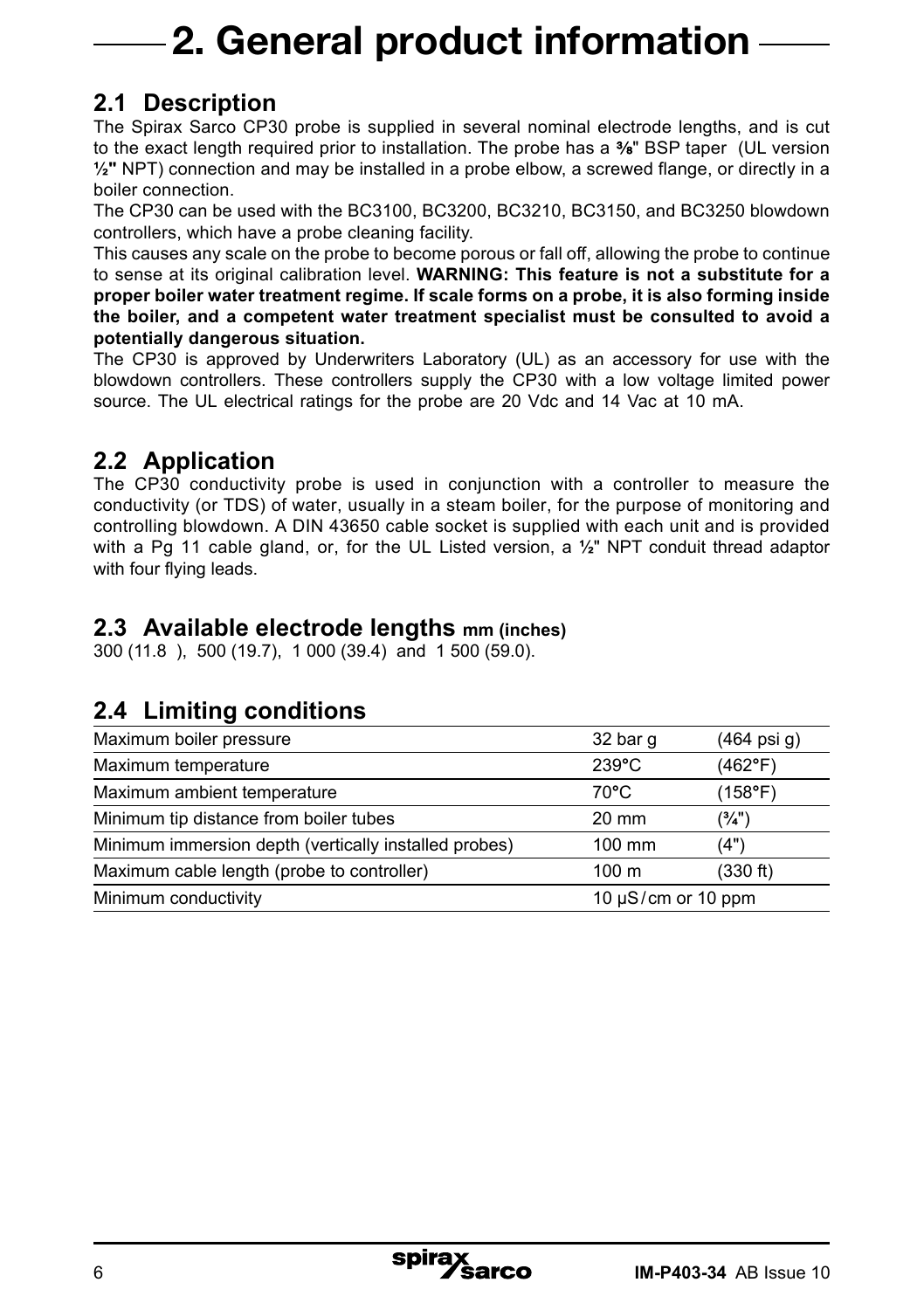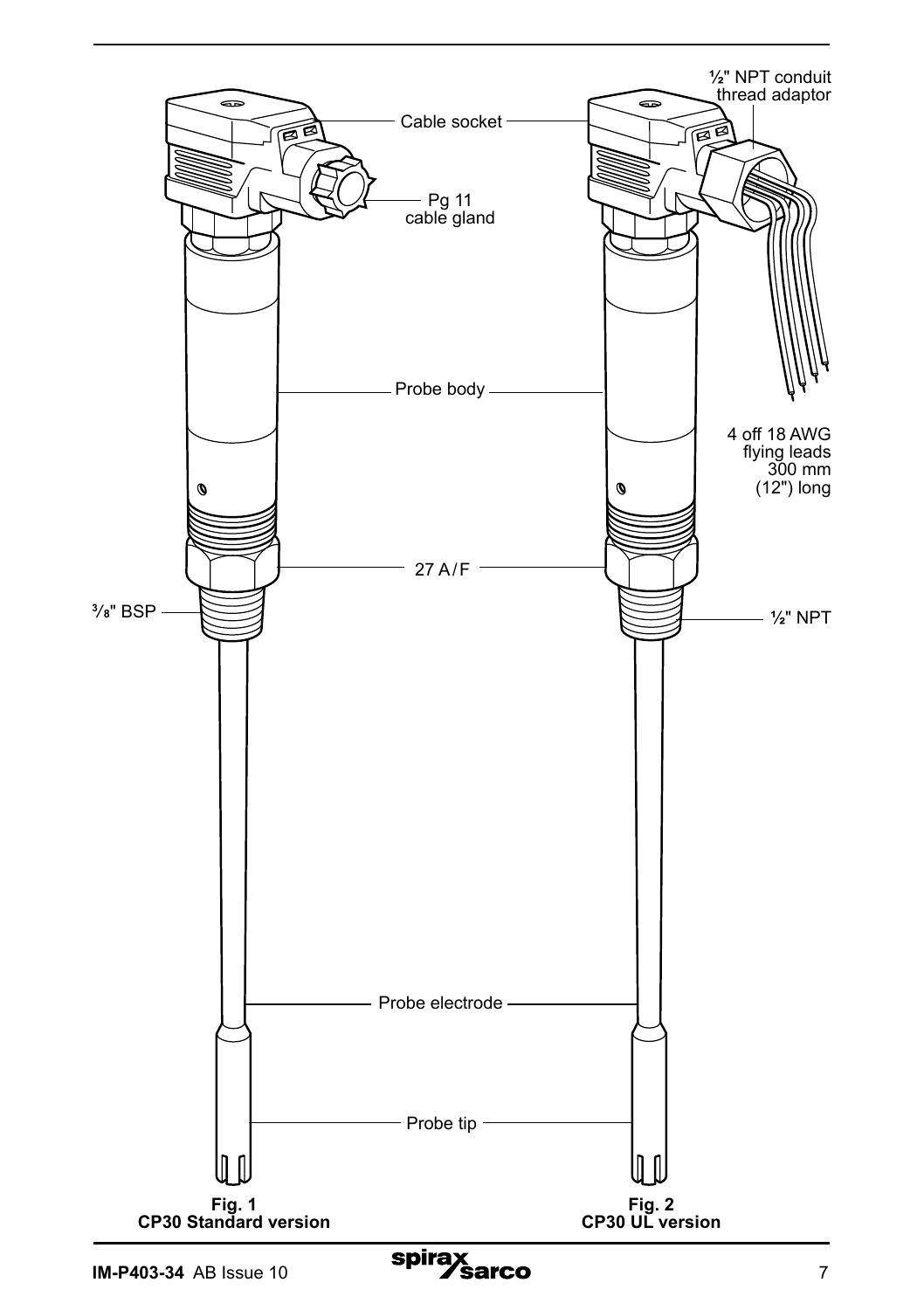# 3. Installation

**WARNING: Do not install the probe outdoors without additional weather protection.**

**WARNING: The boiler must be depressurised and vented to atmosphere before installation of the probe. Wherever possible the boiler manufacturer must be consulted for advice on the positioning of the probe and the optimum TDS level.**

#### **Caution:**

**-** Remove the label from the probe tip before installation.

Probes up to 500 mm (20") can be installed vertically or horizontally. Longer probes must be installed vertically.

The probe must be installed in a position where it can sense the conductivity of the boiler water, away from the feedwater inlet if possible. The probe tip should be at least 20 mm (**¾**") away from any boiler tubes. Vertically installed probes must be immersed to a minimum depth of 100 mm (4").



**\*** 20 mm (**¾**") min



# **3.1 Cutting the probe electrode to length**

#### **Caution:-**

The PTFE probe tip is retained on the electrode by an internal spring, and can only be turned freely in one direction. This may be clockwise or anticlockwise, depending on which way the spring is fitted. Damage will occur if the tip is turned forcibly, or removed without being turned at the same time.



#### **Fig. 4**

#### **To remove the probe tip:**

Turn the probe tip, and, at the same time pull the probe tip off the probe rod (see Figure 4). **Note:** it will only turn easily in one direction.

**Do not attempt to remove the spring from the probe tip.**

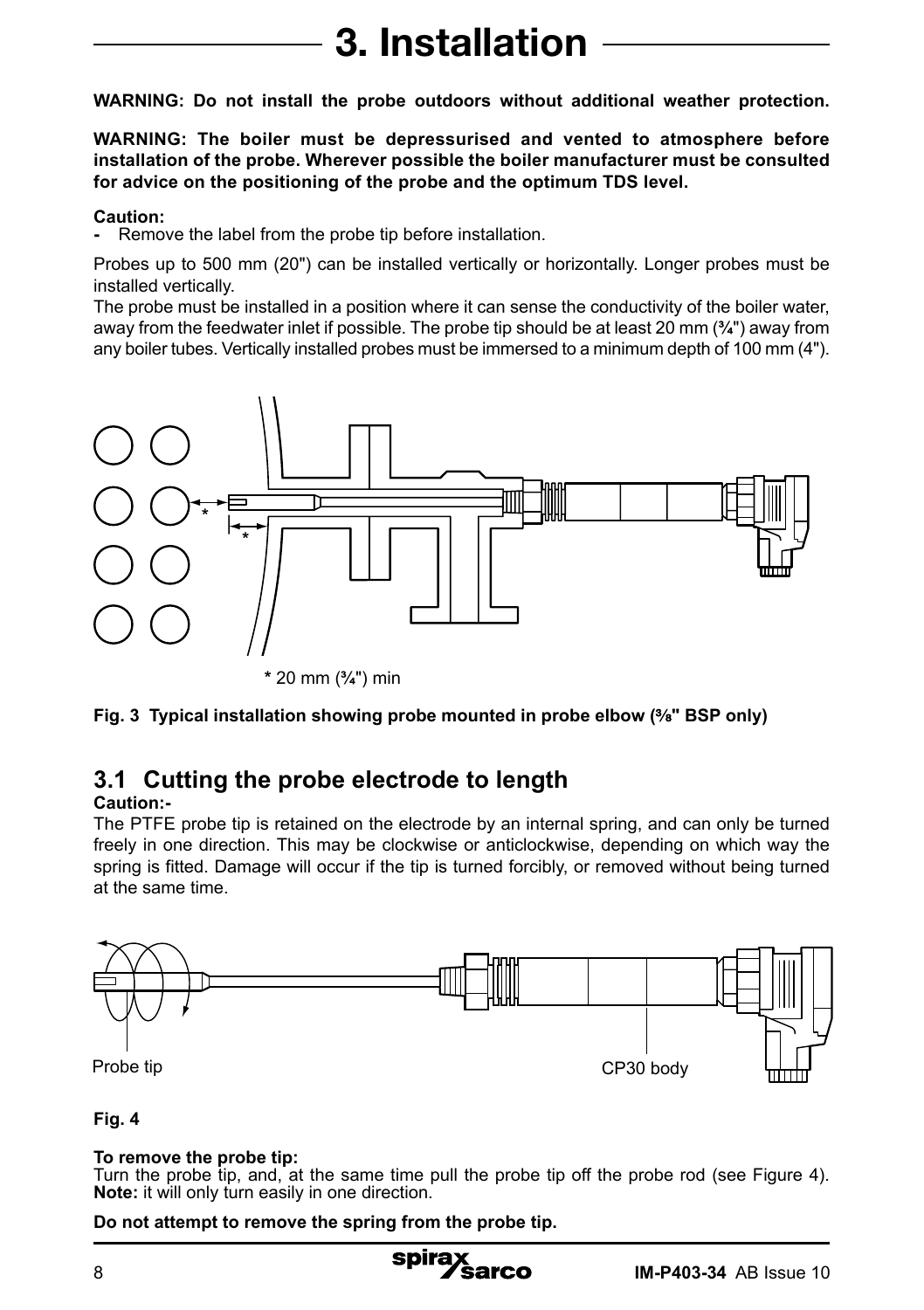**Step 1** Cut the electrode to the required length and chamfer the end.

**Step 2** Cut back the PTFE sleeving 50 mm (2") from the end of the electrode (Figure 6).



**Step 3** Fit the probe tip and spring by winding it into the electrode (Figure 7).



**Step 4** Check the end of the electrode is flush with the end of the probe tip (Figure 8). A little free play is normal.



# **3.2 Install the probe as follows:**

- **-** Ensure both male and female threads are in good condition.
- **-** Use up to three turns (no more) of PTFE thread sealing tape on the probe thread. **WARNING: Do not use excessive tape. Do not use paste type jointing compound.**
- **-** Fit and tighten the probe by hand initially. Use a suitable spanner to tighten the probe. Under no circumstances use a pipe wrench.
- **-** Due to the nature of a taper / parallel joint it is not possible to recommend tightening torque figures.
- **-** Do not overtighten. There should always be visible thread on the probe.
- **- Note:** The probe thread will not 'bottom out' (i.e. probe body hexagon contacts the face of the female screwed connection), unless there is excessive wear or an out-of-tolerance female thread, in which case it will be necessary to replace or re-work the flange or connection.

### **3.3 Subsequent removal and refitting**

**WARNING: Ensure boiler or vessel is depressurised and vented to atmosphere before attempting to unscrew or remove the probe:**

- **-** Always use correct size spanner, not a pipe wrench.
- **-** Inspect male and female threads for signs of damage, which may have occurred through overtightening, leading to torn threads or even localised cold welding (galling / picking up).
- **-** If damage has occurred, replace the probe.
- **- Ensure drain/vent holes are clear do not cover.**

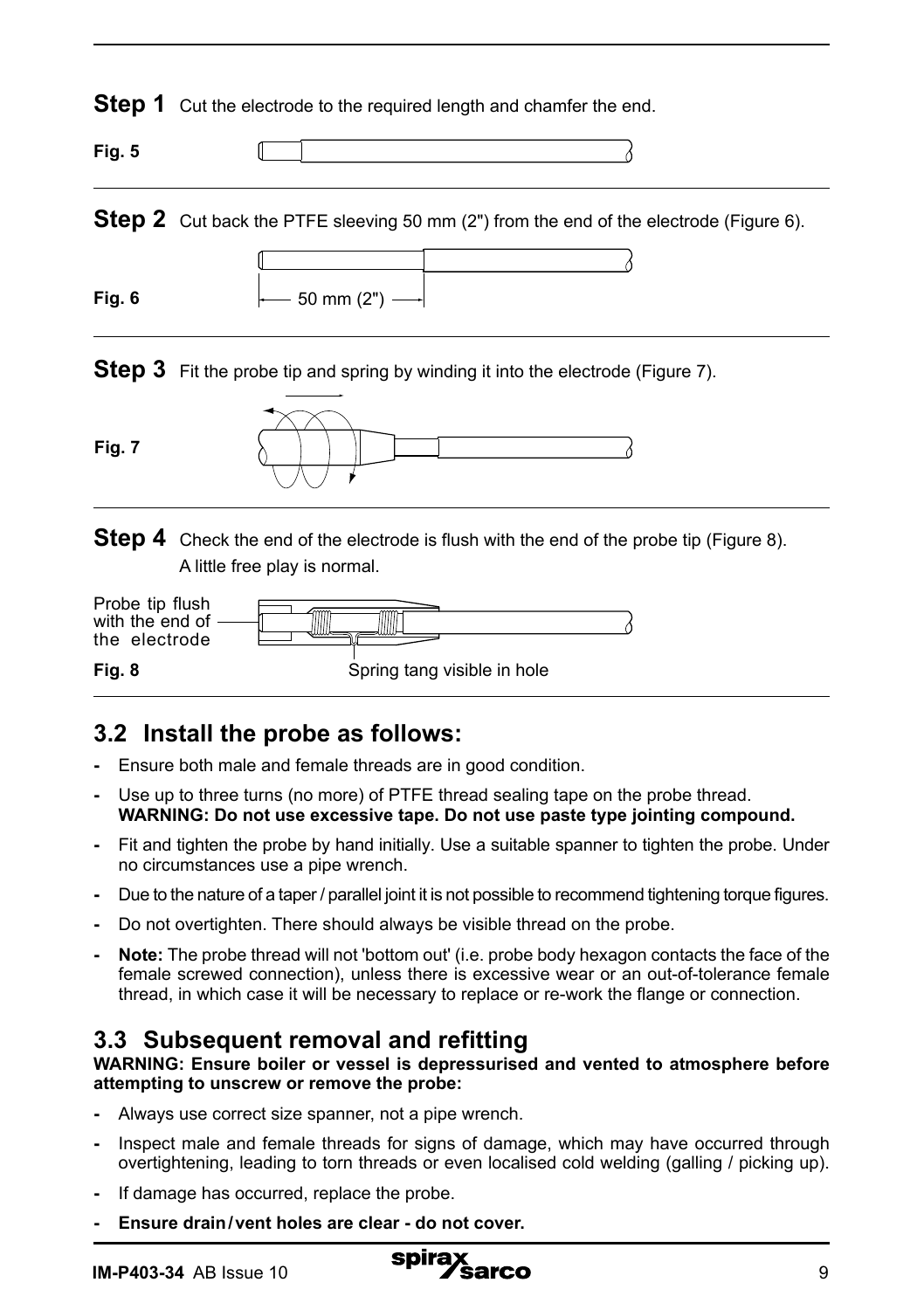# 4. Wiring diagrams

# **4.1 Wiring**

Cabling should be installed in accordance with BS 6739 - Instrumentation in Process Control Systems: Installation design and practice or local equivalent. For the US and Canadian installations the probe must be wired in accordance with the National and Local Electrical Code (NEC) or the Canadian Electrical Code (CEC).

Wiring should be carried out using 2 or 4 core, 1 mm**<sup>2</sup>** (18 -16 AWG), high temperature screened cable, with a maximum length of 100 metres (330 ft). Pirelli FP 200 or Delta Crompton Firetuf OHLS are two suitable types for the standard CP30. For the UL version Class 1 screened cable with a suitable temperature rating (75**°**C /167**°**F minimum) must be used to connect the terminal box to the controller.

Ensure that sufficient cable length is provided to allow removal of the cable socket and to ensure that no strain is placed on the unit.

To unplug the cable socket, remove the central screw.

**Note: - To provide environmental protection the probe is supplied with a gasket between the cable socket and the probe connector. To maintain environmental integrity, ensure the gasket is always present when reconnecting the cable socket, and that all contact surfaces are clean and undamaged.** 

To gain access to the connector block within the cable socket, remove the central screw and withdraw the hinged cover.

The connector block on the standard CP30 may be rotated in 90**°** steps to facilitate wiring:

- **-** Remove the retaining screw and hinged cover and withdraw socket.
- **-** Remove connector block and reposition as required.

**It is not possible to rotate the connector block on the UL version.**



**Fig. 9 View of connector block removed from cable socket**

# **4.2 Additional wiring information – UL version**

The socket is supplied with four 18 AWG, 300 mm (12") long colour coded flying leads. These are to be cut to length and connected to a suitable metal terminal box. A length of flexible metal conduit is required between the probe and the terminal box to provide environmental protection and easy electrical connection. The cable socket is provided with a **½**" NPT conduit adaptor for this purpose.

**WARNING: The flying leads supplied with the probe are rated to 221°F (105°C). This temperature rating must not be exceeded.** 

**The flexible conduit and terminal box are not to incorporate any other control wiring as this may damage or reduce the performance of the product.**

**It is not possible to rotate the cable socket in 90° steps, as with the standard CP30. To do so may damage the internal wiring.**

**Ensure that any condensation which might build up in the conduit network is prevented from accumulating in the probe cable connector and terminal box.**

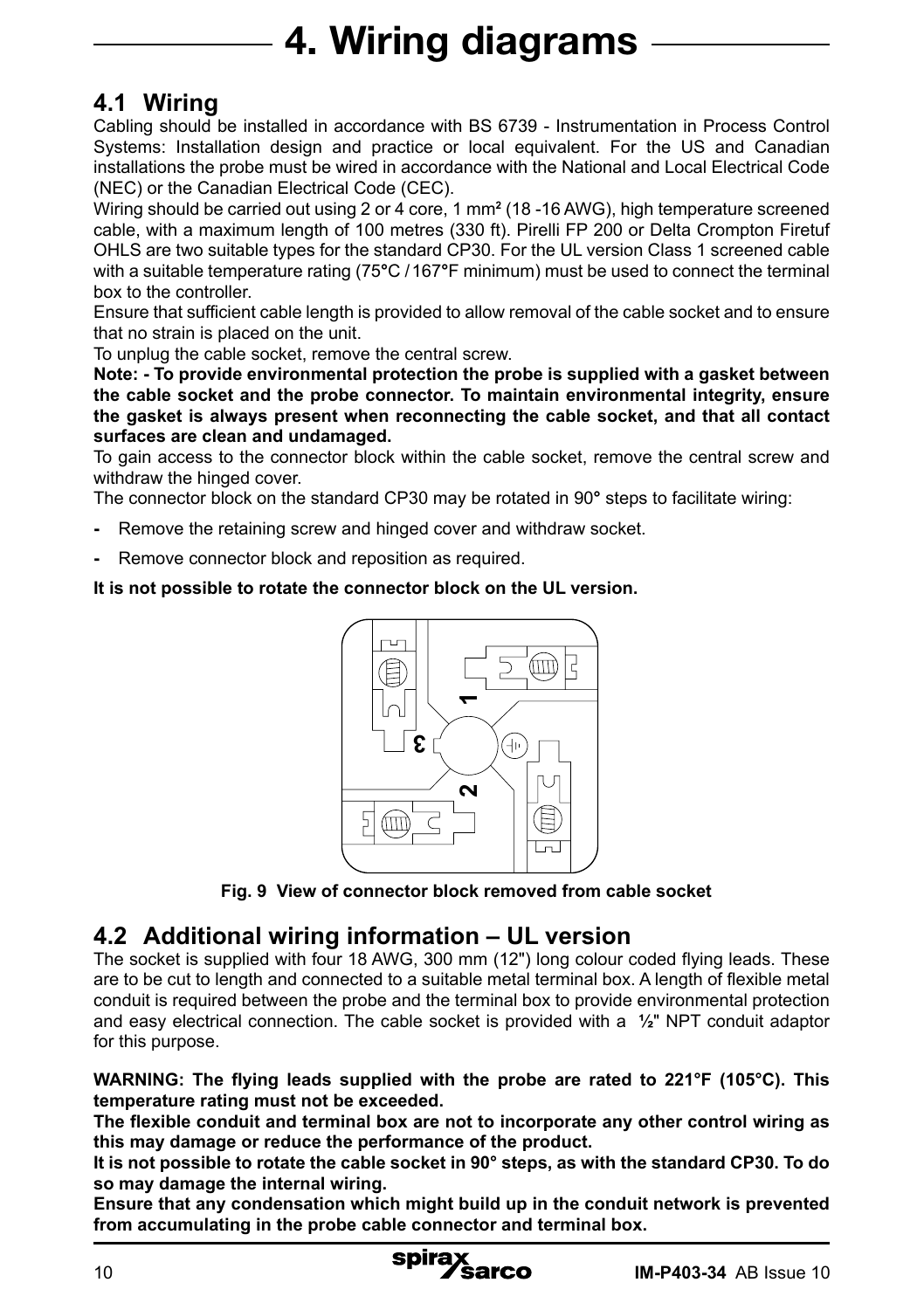

**See controller Installation and Maintenance Instructions for complete wiring details** \*

**Fig. 10**